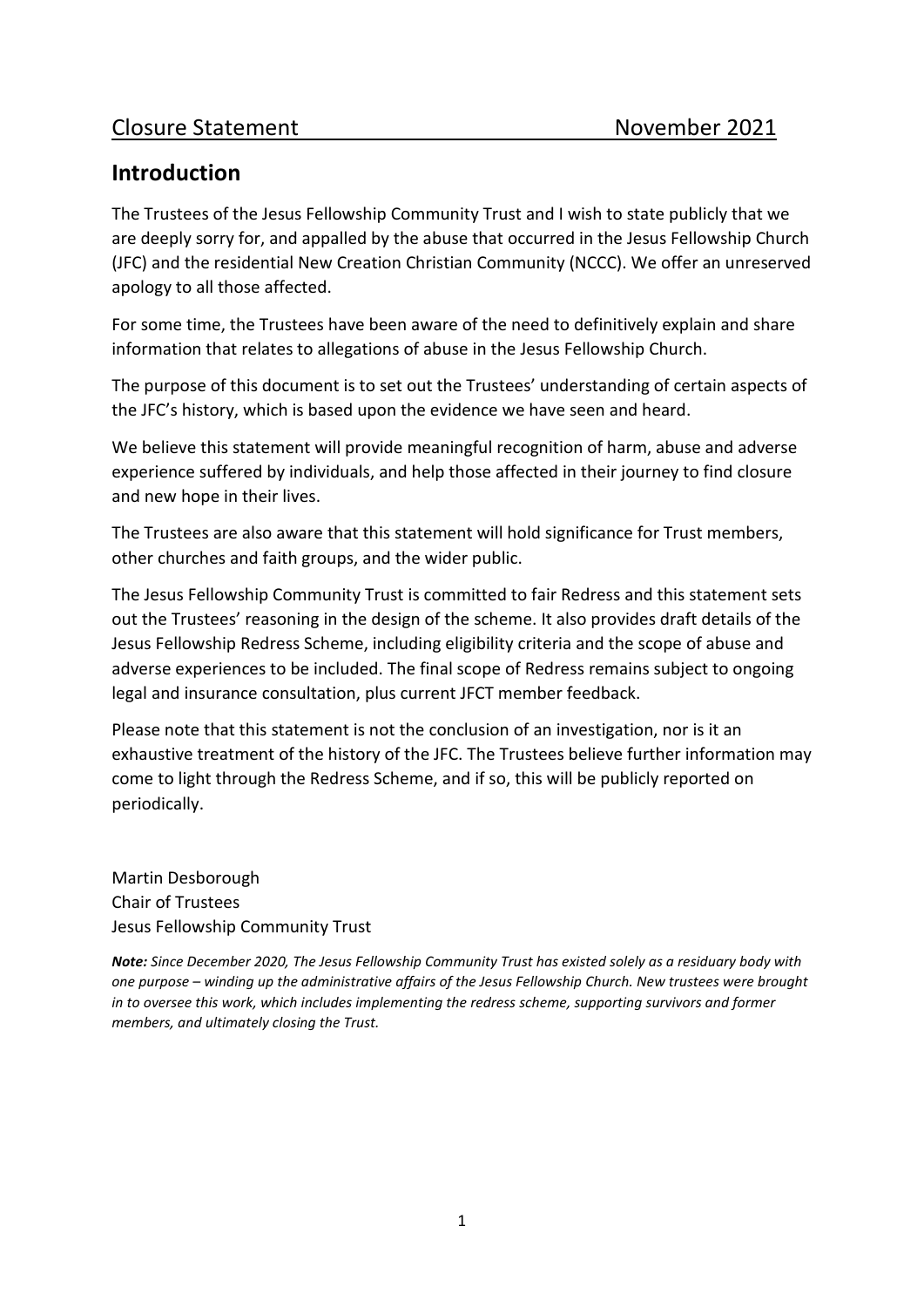# **Contents**

Please be advised that the sections below marked with (\*) may contain information which members and previous members of the Jesus Fellowship Church may find distressing.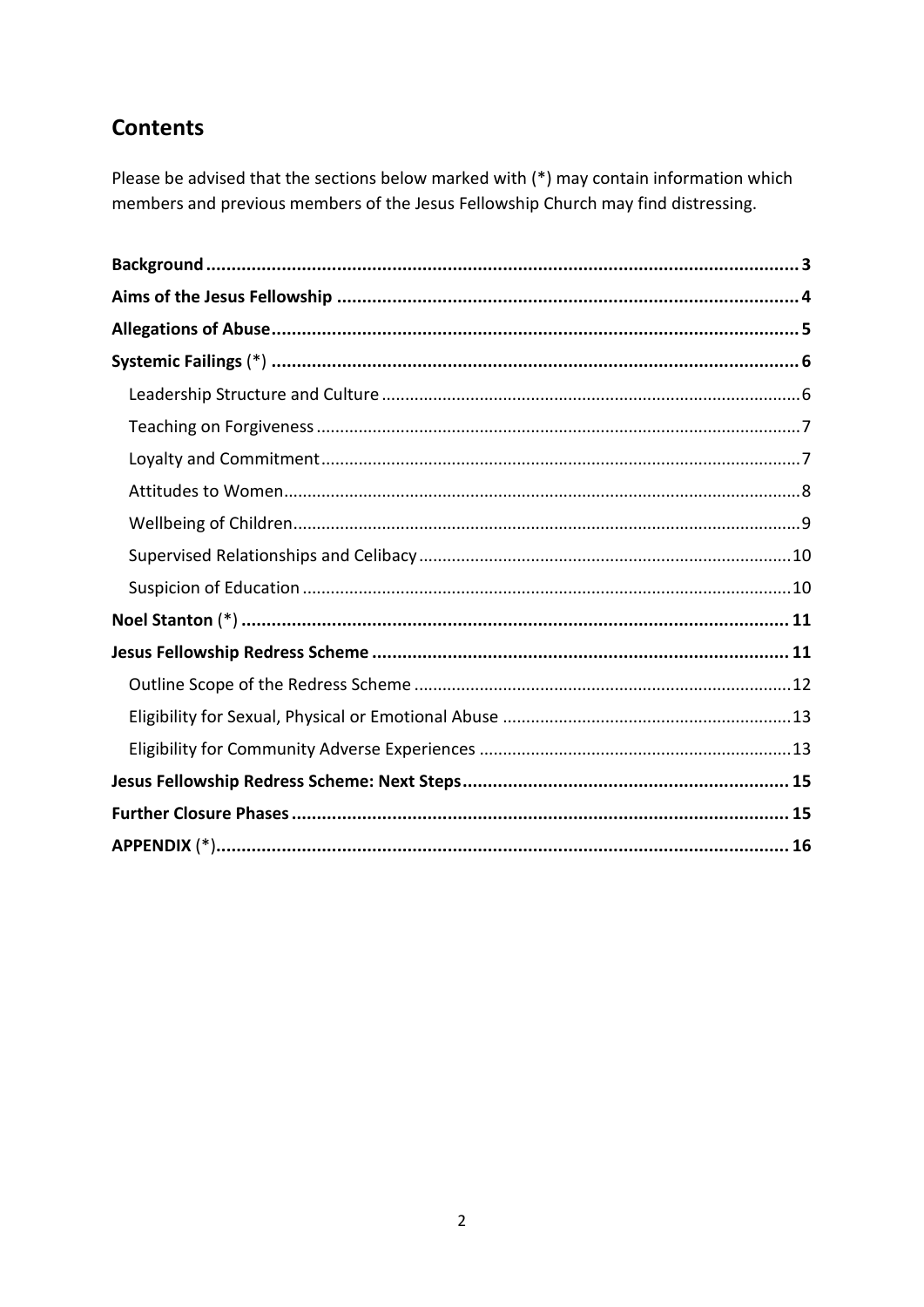## <span id="page-2-0"></span>**Background**

In 2013, the Jesus Fellowship Church (JFC) invited people to make disclosures about their experiences of the organisation. Many came forward with harrowing accounts of non-recent bullying, financial, emotional, physical and sexual abuse.

This information was passed to the Police, who launched 'Operation Lifeboat' and investigated the allegations. A number of criminal prosecutions followed, and the Police expressed particular concern at the extent of male authority figures suspected or ultimately convicted of sexual abuse of both male and female children within family units.

The Churches Child Protection Advisory Service (CCPAS) was commissioned by the Jesus Fellowship in 2015, to undertake an independent review of safeguarding. As a result of the ongoing disclosures over a period of time, a number of senior leaders of JFC including Trustees, Directors and senior pastors or Church elders were suspended from duty.

In July 2017, several other senior leaders of JFC stood down.

A total of 82 allegations, including the failure to report abuse, interference with witnesses and mishandling of disclosures, were independently investigated by Vicki Lawson Brown, a Senior Practitioner with CMP Resolutions. The summary of her findings has been circulated to all participants in the investigation and the full report was passed onto the Police. To date, however, there have been no prosecutions by the CPS.

Following the disclosure process, the National Leadership Team decided it did not have the capacity or the desire to continue the JFC. Taking into account the scope of the problems they were facing, they did not believe anyone else could, or should, try to lead the organisation.

The National Leadership Team therefore recommended to the JFC members that the Church be dissolved, and on Sunday 26th May 2019, the members of the Jesus Fellowship Church voted to revoke its constitution. In 2020, the Police concluded 'Operation Lifeboat 2', that focused on failures to protect vulnerable people under the care and control of the Jesus Fellowship Church, including failures to report allegations of abuse. This included a review of the full independent investigation by CMP Resolutions and its findings, and police also conducted their own additional enquiries.

The Jesus Fellowship Community Trust (the "Trust") was the part of the JFC jointly responsible for the residential community and ownership of the House of Goodness business group.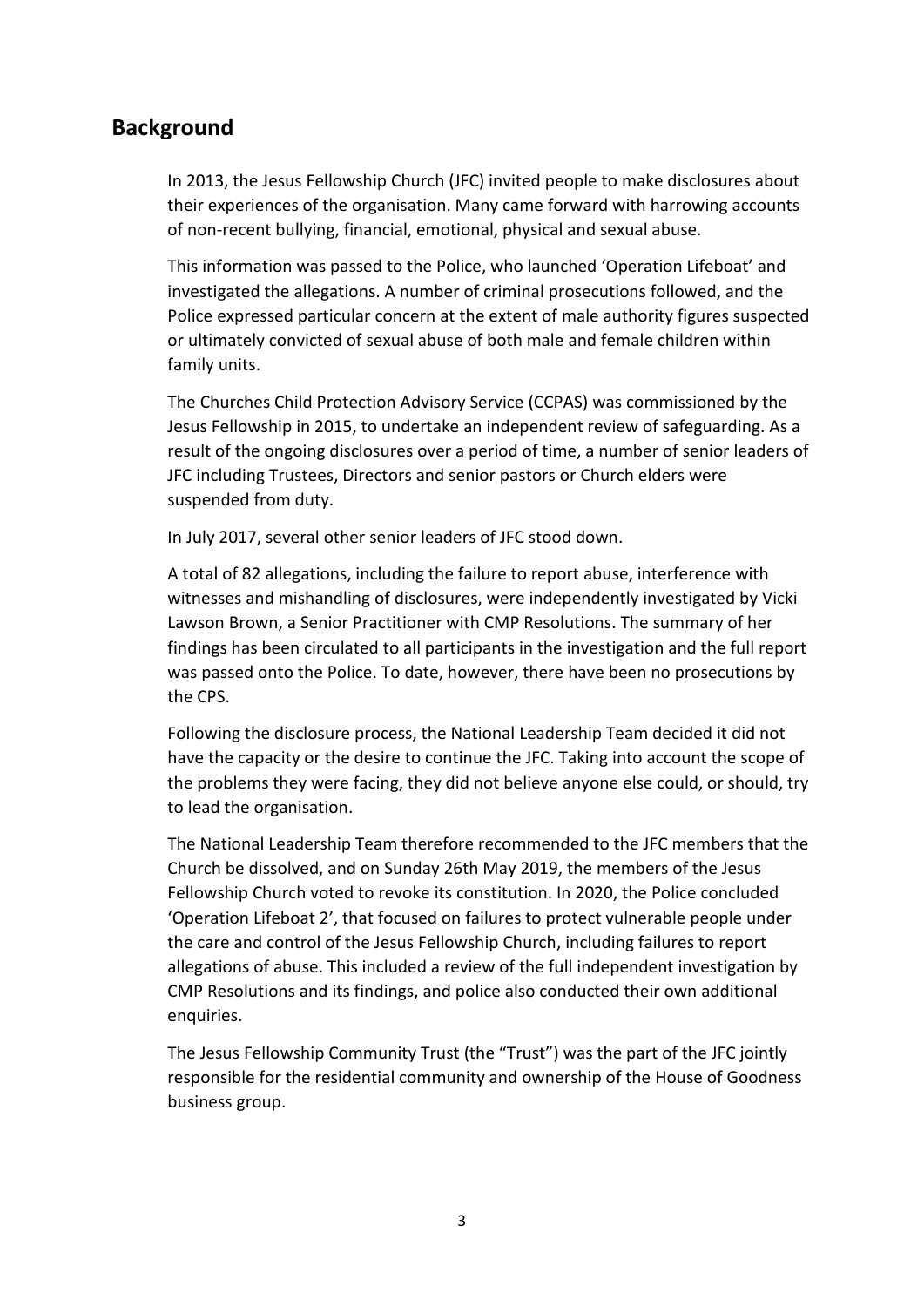The Trust has its own members, who were JFC members who fully participated in residential, community life. In December 2020, Trust members voted to close the Trust.

This statement is being made because the Trust is the organisation delivering a Redress Scheme, as part of the formal closure process agreed by its members.

## <span id="page-3-0"></span>**Aims of the Jesus Fellowship**

The Jesus Fellowship Church (JFC) was founded in 1969 by Noel Stanton (1926-2009). He had been a lay pastor at Bugbrooke Baptist Chapel (part of the Baptist Union) in Northampton since 1957, and appealed to a younger generation of worshippers through charismatic preaching. His congregation grew rapidly.

In 1974, the JFC residential Christian community was founded for the Church's growing membership. Initially, two small community houses were bought, followed by a large Anglican rectory in Bugbrooke, renamed 'New Creation Hall'. Several members of the JFC moved in and it became the first centre of a community lifestyle. By 1979, several other large houses in the surrounding area had been acquired, accommodating 452 residents. By 1987, there were 40 large households and smaller houses, with 798 residents (589 adults and 209 under-16s).

JFC Community life was shared; individual earnings and assets were placed in the 'Common Purse', a central household pot of money used to cover basic living expenses, with any surplus donated to the central Church. Households, usually comprising numerous family units, single people and individuals invited into community through the various JF evangelical outreach programmes, worked, ate, worshipped and shared dormitories together.

During its time the JFC was also known as the Jesus Army (JA), the Modern Jesus Army (MJA) and the Jesus people.

Some of the common aims of the Jesus Fellowship Church, over time, were stated as:

- Bringing the Christian gospel to the searchers in today's spiritual culture, to those trapped in social evils, and to victims of poverty and injustice.
- To go anywhere to help men and women in need through addiction, degradation or other unfortunate circumstances.
- To offer the saving life of Jesus to any person and help them in their need.
- To offer friendship, without discrimination and prejudice, and identify with all people groups, meeting them in UK cities and towns, and showing the love and life of Jesus.
- Respecting all religious faiths and support for all lawful authority, working with police, probation and social services.
- Adopting charismatic worship and showing a living, rather than religious, Christianity.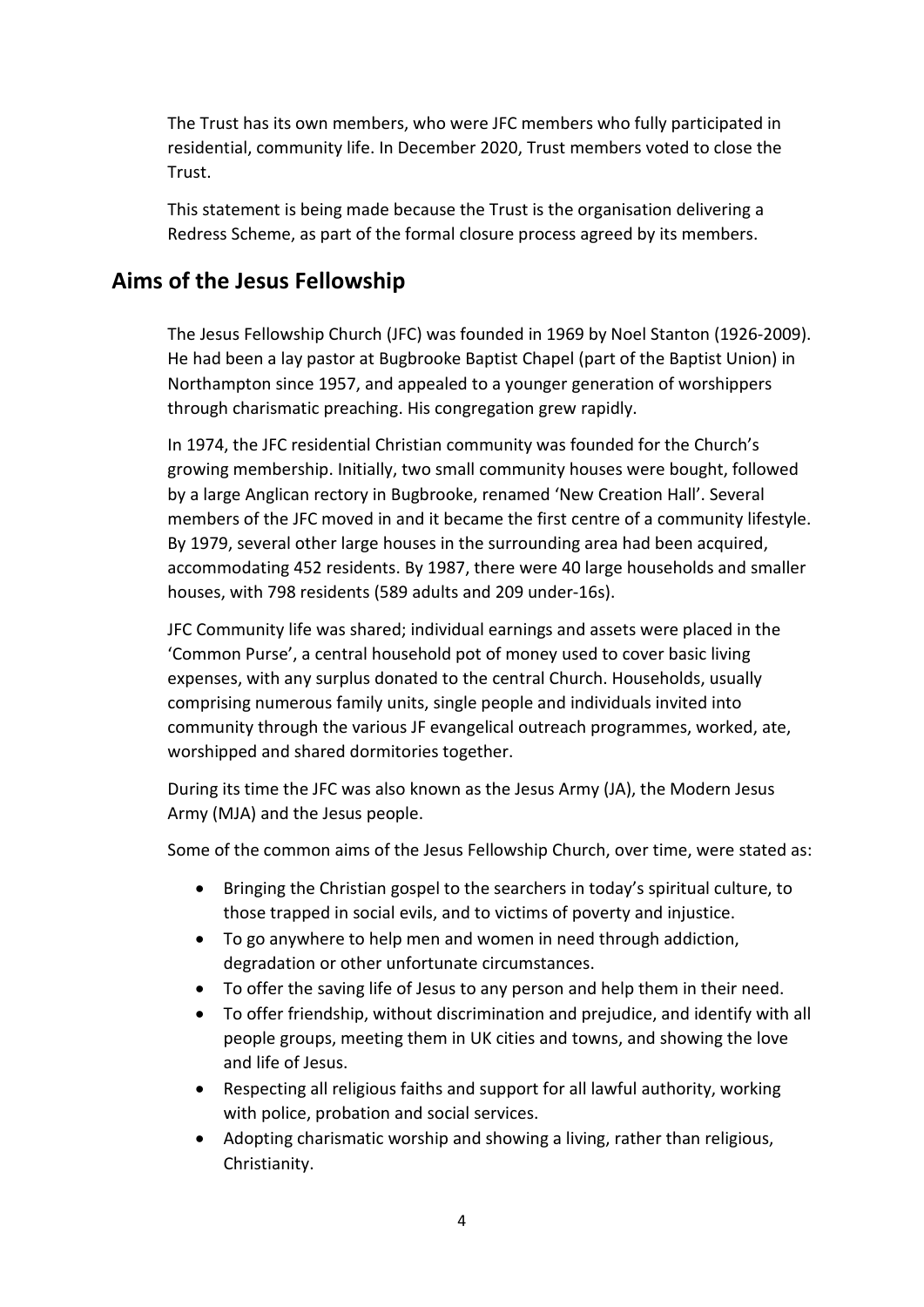- For members to enter into a covenant of loyalty to the cause, being available for any service, as they love the lost and build the church of Jesus Christ.
- To unite believers in holy, loving and just church communities, which show the end of social and racial divisions and demonstrate a new sharing lifestyle as the brotherhood of Jesus, shining as 'light to the world'.

Earlier in the life of JFC communities, members committed to live by strict precepts or common rules of behaviour. These included not partaking in secular television, music, books, leisure or entertainment activities, sports or hobbies, to live simply and modestly, and avoid cosmetics and jewellery. Members were to give all of their time, income and involvement to the work of the church and community life; for many, this was a freely chosen, radical expression of their faith.

In later years, whilst some of these precepts or rules no longer applied, the overall culture and behaviour of the church and community life continued to follow similar objectives.

The Trustees recognise that there is a broad spread of experiences of the JFC, and differing views of its history. The JFC also evolved in its approach, with various forms of teaching, community rules and aims or objectives.

Most members of the Trust wanted to follow a genuine Christian faith within the JFC, which for many included a wholehearted, well-intentioned attempt to live a radical, sharing Christian community life that included and provided support for the marginalised.

## <span id="page-4-0"></span>**Allegations of Abuse**

This statement does not seek to diminish the journeys of those who selflessly joined the church and served one another for the good of the wider public. However, the allegations made in recent years are extremely serious, and this statement focuses on acknowledging and affirming those who suffered harm and abuse.

Operation Lifeboat investigated the alleged incidents over many years, and police brought a number of successful criminal prosecutions as a result.

The JFC has received further disclosures and as of August 2021, the total stood at 291 allegations of harm and abuse. These were made against 125 individuals, at various levels of leadership and membership of the church. In addition to the known allegations of harm and abuse, the Trustees are aware of at least a further 265 individuals who have registered for Redress and have not yet made a disclosure.

Although the vast majority of incidents have been reported recently, the allegations themselves relate to incidents ranging from the 1970s right up to 2019. Most concern the period between the 1980s and 2000s, with the majority coinciding with the 'Jesus Army' years. See the Appendix at the end of this document for detailed tables setting out this information, including Operation Lifeboat.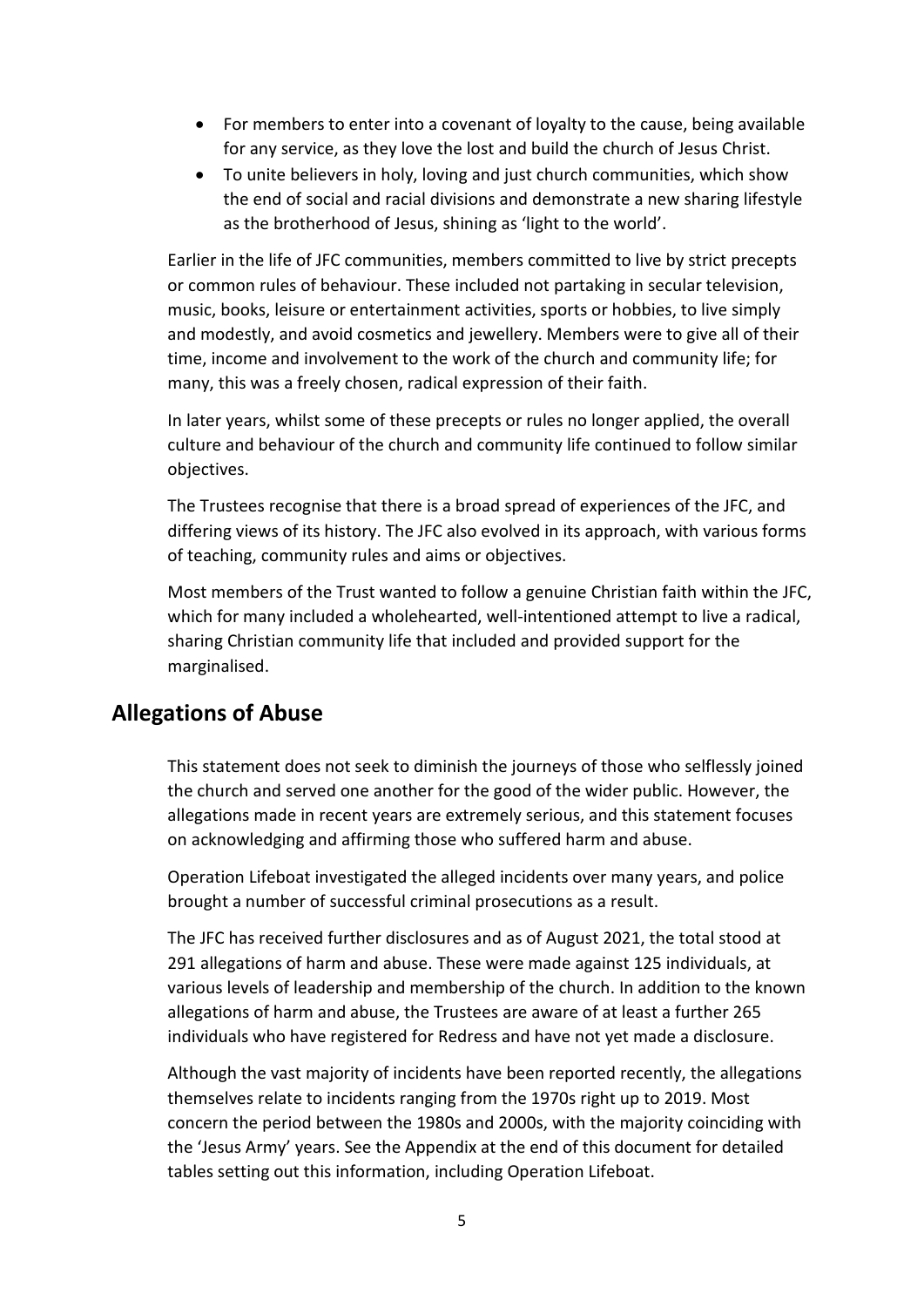## <span id="page-5-0"></span>**Systemic Failings**

The Trustees recognise the JFC had begun to make changes prior to its closure, but they believe there were systemic problems which had a profoundly negative impact on some people's lives, in some cases exposing members to harm or abuse.

Some of these issues are listed below. This is not an exhaustive list and emphasis has been placed on matters the Trustees view as particularly significant in relation to the Trust's closure and consideration of the Jesus Fellowship Redress Scheme.

### <span id="page-5-1"></span>Leadership Structure and Culture

The JFC had a hierarchical leadership structure. Significant decision-making was restricted to the founder, Noel Stanton, and the most senior leaders.

New members of the most senior leadership could only be appointed by the senior leaders themselves, and whilst candidates' suitability could be challenged by members, this was actively discouraged and opposed.

Allegations against the church demonstrate that those who challenged Noel Stanton were relegated, and members who disagreed with him or other leaders at various levels, were heavily criticised.

There is a particular emphasis among the allegations indicating the abuse of power by Noel Stanton, who adopted a domineering style that prevented him being held accountable by fellow senior leaders. For example, on numerous occasions it is alleged Noel Stanton took decisions on behalf of the JFC, against the wishes and advice of his most senior colleagues.

People who disagreed with Noel Stanton were characterised as rebellious and told they would be 'subject to the judgment of God'. It is alleged leaders of other JFC households and congregations also adopted this style of threatening teaching, which for many led to a climate of fear. These wider leaders were often never held to account or disciplined.

Whilst members sought in principle to share their belongings and finances in community life, decisions such as where people should live and what they might buy were routinely made or controlled by centralised leadership.

In practice, many members found that decisions made or access to funds were dependent on factors such as position in the hierarchy, personal relationships and gender. As a result, adults living in community houses became institutionalised. Their ability to make decisions in respect of their own lives was compromised, with choice and agency removed.

The Trustees believe that within this hierarchical structure, Noel Stanton and other JFC leaders were insufficiently accountable to the members of the Jesus Fellowship and the Trust.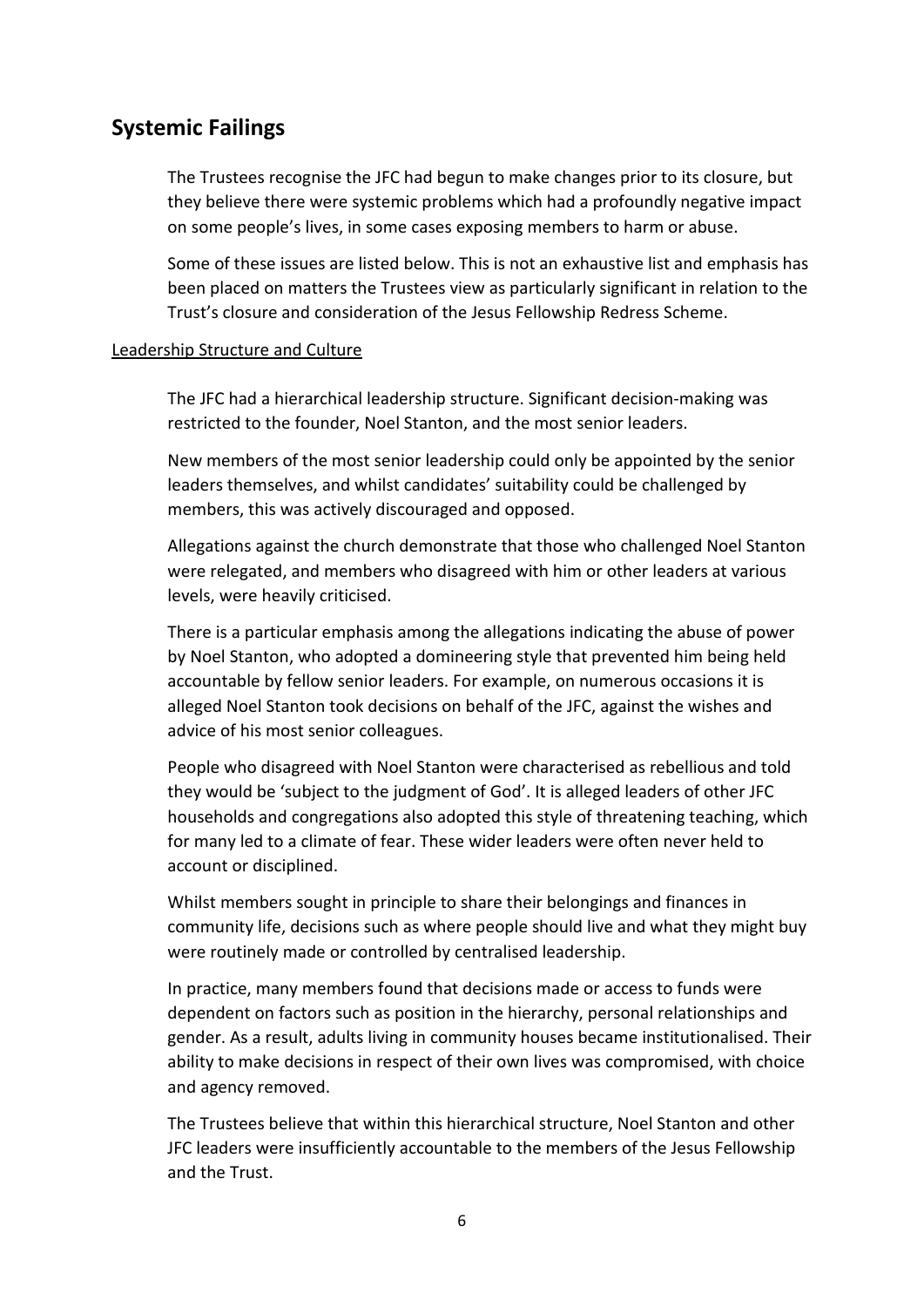### <span id="page-6-0"></span>Teaching on Forgiveness

JFC teaching and practice at one time included an incorrect emphasis in relation to 'forgiveness' and 'grace'. Forgiveness was taken to mean, in certain instances, that abusive people should remain in, or be returned to, leadership and positions of influence. This left the abusers in proximity to vulnerable people.

Due partly to the lack of accountability in the leadership structure and this misleading teaching of 'forgiveness' and 'grace', the Trustees believe there was a fundamental failure to keep members and children sufficiently safe from harm and abuse over the life of the Church.

Despite the more recent openness and co-operation with the Police and other authorities, including positive steps taken by JFC leaders to address safeguarding within JFC and changes to JFC doctrine, the Trustees fully recognise there were significant failures in the handling of abuse allegations and perpetrators by JFC leaders in the past.

#### <span id="page-6-1"></span>Loyalty and Commitment

The teaching of the JFC emphasised commitment to the organisation, its aims and objectives. Over a significant period of time this was at the expense of valuing external family relationships and the work of other Christians and churches.

Onerous expectations were placed upon members, exceeding every other consideration. The JFC had a culture of constant busyness and activity, with the work of the church becoming dominant in a way that eroded family life, health and faith. For many, this was exhausting and holidays were banned or discouraged during the life of JFC.

All things were regarded as subservient to the 'cause' of the church. It is alleged that deviation from the commitment to the JFC called for rebuke, character assassination or ostracisation of many members.

For many, controlling behaviour overshadowed people's lives in the Trust. For example, there is no doubt individuals were afraid to leave New Creation Farm because they were told, explicitly or implicitly, that they would be 'damned by God' if they did so.

There was a distrust of other organisations and outside influences, and this was often explicitly taught in meetings. Until recently, external advice or support was not sought, and where this was given, it was not sufficiently heeded.

This was accompanied by a lack of transparency with external bodies and insufficient accountability to other Christian groups or networks.

A similar point has also been made by the Evangelical Alliance when it wrote to the JFCT in 2018, leading to the resignation of the JFC from the Alliance: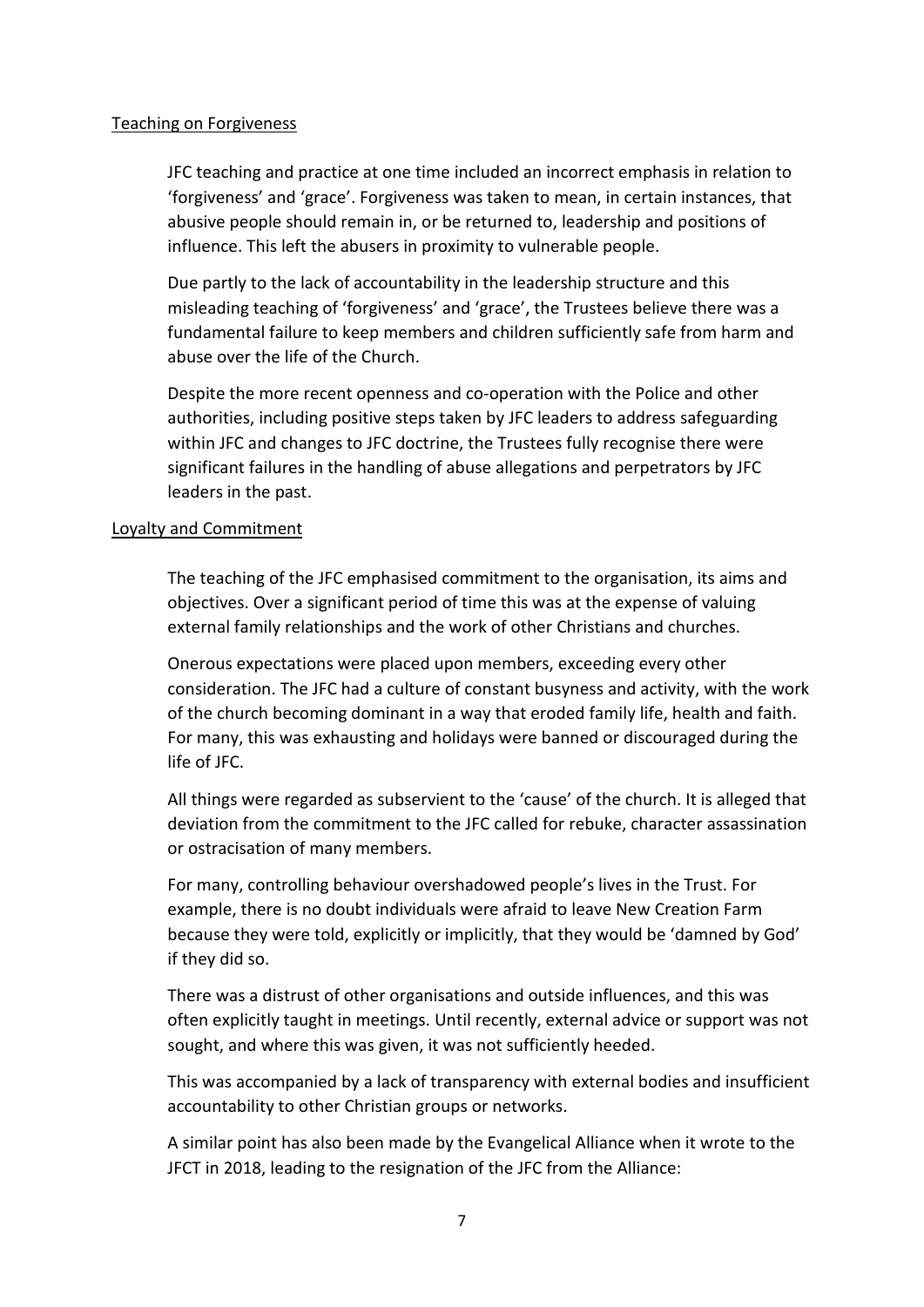*"We have note of the actions taken over the years to address the past and to support those who have been victims of abuse and recognise the enormous pressure this puts you under. It seems that, in spite of efforts and your direction of travel, the past abuse and mode of leadership continues to impact both members and former members so deeply that a more radical approach is required if a healthy future is to be realised…* 

*"We would suggest that the Jesus Fellowship needs to come under the oversight of a stream or established denomination which will give wise, ongoing oversight and accountability in the years to come. In effect, this represents a radical reshaping of the Jesus Fellowship and a recognition that without external, ongoing oversight, your past risks blighting your future…"*

Until recently, other churches and Christians were unjustifiably criticised, and members were dissuaded from attending other churches. Senior JFC leaders would often speak against previous members, and lead current members in praying against – and cursing – those who had left.

The Trustees believe that there was a misplaced vigilance for disloyalty to the 'cause', stifling individual freedom of choice and self-expression.

### <span id="page-7-0"></span>Attitudes to Women

Women were not treated equally in the JFC. They were not listened to, and their views were not accorded as much significance as those of men. The intensity of this sexist culture in the JFC varied depending on locality, but it certainly pervaded the church until its closure.

There was an expectation that women would give up their aspirations and careers to serve the church and men, taking domestic roles in community houses, for example, or behind-the-scenes administrative duties. Women living in community were not expected to return to employment after having children. In some cases this constituted a suppression of their aspirations.

Women were denied a voice, and the opportunity to have a say in the direction of the JFC for much of its history. The church's structure was distorted by a lack of adequate female representation.

Whilst some women aligned with this practice and associated teaching and beliefs, many left the JFC because their aspirations were unsupported, or they were treated negatively or abusively.

Women were often blamed for the misdeeds of men, in particular where allegations of abuse were disclosed. Women, including victims of abuse by men were, for example, often characterised as 'jezebels', meaning to tempt and distract men.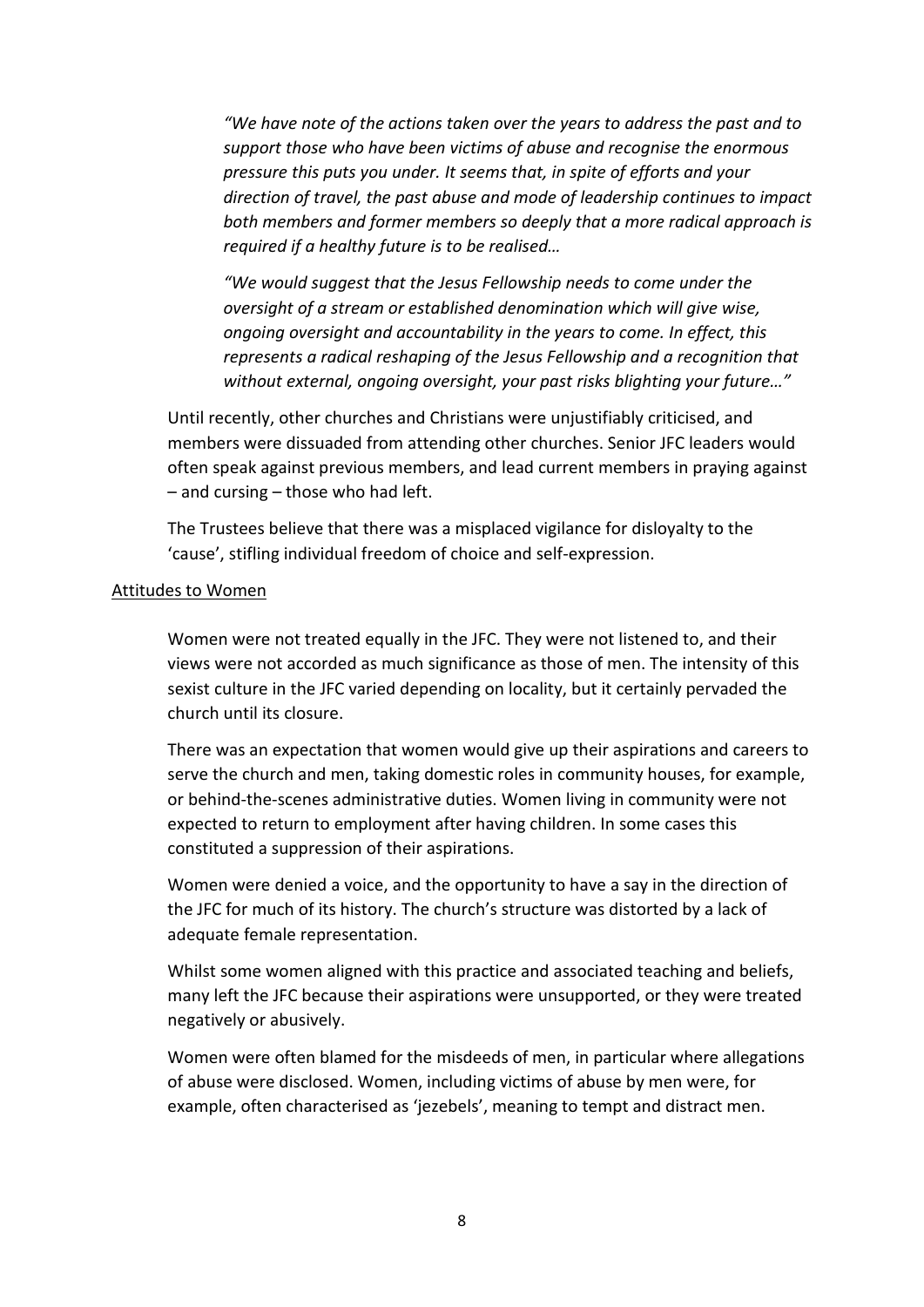The Trustees believe this systemic attitude to women was – and is – wrong, and that the alleged practices concerning women within the JFC produced a sexist and victimblaming attitude.

### <span id="page-8-0"></span>Wellbeing of Children

For many people, being a child in the JFC community was at worst abusive, and at best lacking in full opportunities.

At times, the outreach efforts of the JFC towards the poor and the marginalised created situations where very troubled or distressed individuals, such as addicts, were wholly inappropriately mixed with children and other vulnerable individuals. Child safety and well-being was placed behind that of the person being helped.

This culture gave rise to children being exposed to abusive, frightening and/or destabilising influences from adults who presented a very serious risk to them. The allegations show this was often against the wishes of parents, but at other times parents encouraged this culture and the importance of the outreach work.

The Trustees believe the emphasis of outreach work over the safety and wellbeing of children was unacceptable.

Children were inappropriately and harshly disciplined by adults, including those who were not their parents. At times in JFC's history, this included corporal punishment ('rodding').

The Trustees recognise that this teaching and practice was wrong, with some victims living with lasting distress as a result. Such treatment is unlawful today.

The allegations confirm that the views of children were not taken sufficiently into consideration when decisions were made that affected their lives. Many people who had an adverse experience of the church were the children of parents who joined the JFC. These children feel they were forced on a journey they neither chose nor desired.

Many children were removed from their parents' household or influence in their teenage years and put under the responsibility of 'shepherds' or 'caring brothers/sisters', at times against the wishes of parents.

In many cases, children in community lacked opportunities, choice, recreational activities and the chance to develop themselves. Parents often followed the teaching and culture of the church to deny toys and the celebration of events such as Christmas.

Under JFC community rules at times, partaking in sports, school trips and participating in school plays or other extra-curricular activities were forbidden. Instead, children were made to partake in onerous schedules of worship or serving community needs.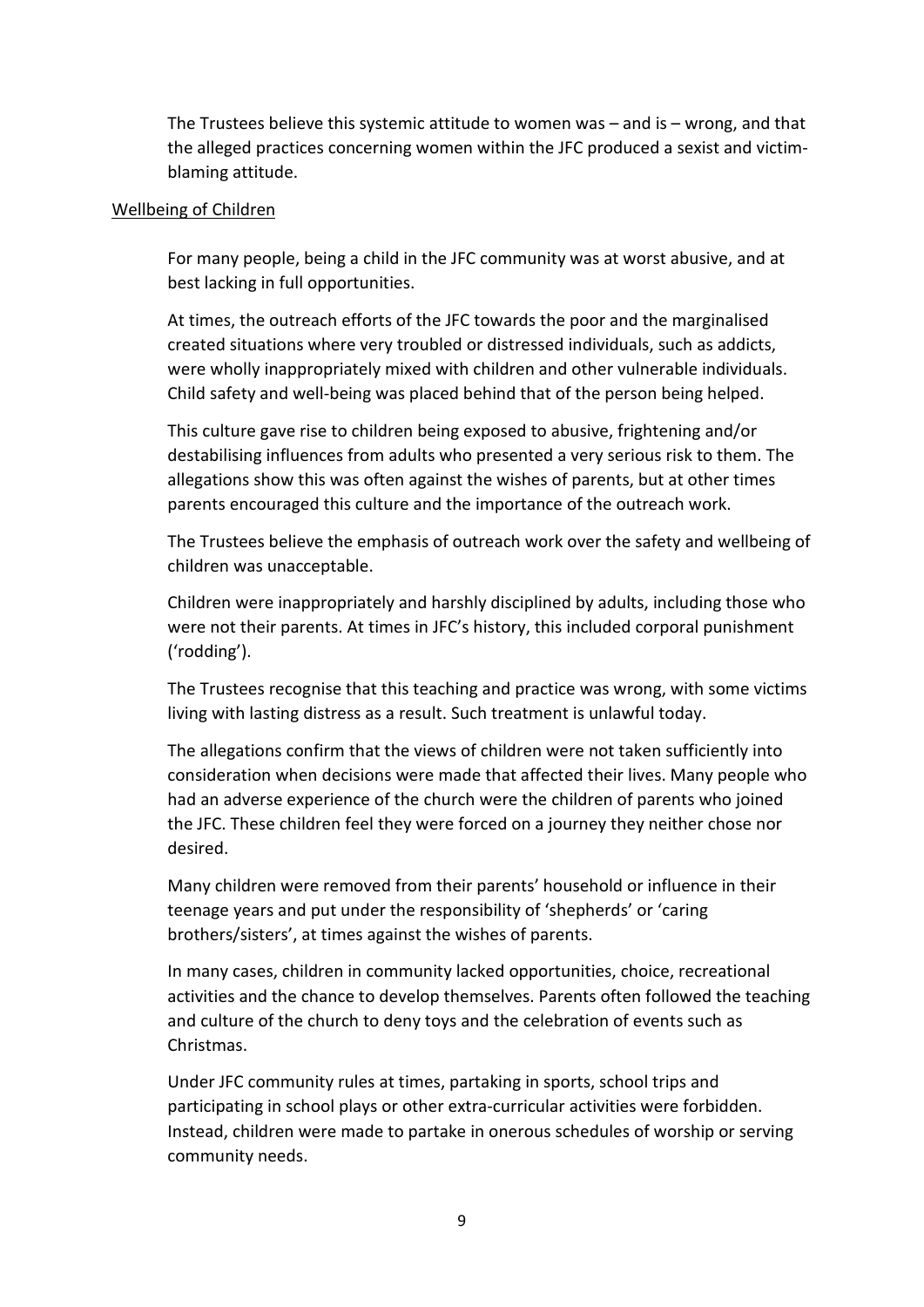When children told their parents and the church that they were being bullied at school, they were encouraged to view this as welcome persecution. Their experience of bullying was not properly addressed, to their lasting detriment.

The Trustees believe that the well-being of children was not paramount in the practice of community living, leading to increased risk of abuse by members or visitors and lasting harm for those individuals affected.

#### <span id="page-9-0"></span>Supervised Relationships and Celibacy

JFC teaching emphasised that church members should avoid flirting and overfamiliarity. Relationships were to be conducted through a supervised 'relating process'.

There are examples where relationships or friendships were deliberately blocked or discouraged when they might otherwise have flourished. Equally, some relationships were engineered, encouraged, or even insisted upon.

Strong emphasis was placed on celibacy. This led in some cases to people making a celibacy vow without adequate counselling, preparation or maturity. Although the JFC's emphasis on celibacy created space for single people in the church, it also fostered the prevailing view marriage was second-rate.

The Trustees believe third parties interfered inappropriately with decisions that were matters of personal choice of individuals who may have wished to enter into a relationship or friendship with another person.

### <span id="page-9-1"></span>Suspicion of Education

Further education and training were treated with suspicion. Young people were dissuaded from attending University and other places of study.

There was great reluctance to train Church members, even in JFC businesses. Until comparatively recently, little emphasis was placed on developing people through training, education and self-improvement. These were often portrayed as the activities of self-centred, wrongly ambitious and independent people.

The Trustees believe this negative and misplaced attitude hindered people's growth and personal development. There was little acknowledgment of the fact training and development are important and necessary aspects of the modern workplace, and indeed of church life.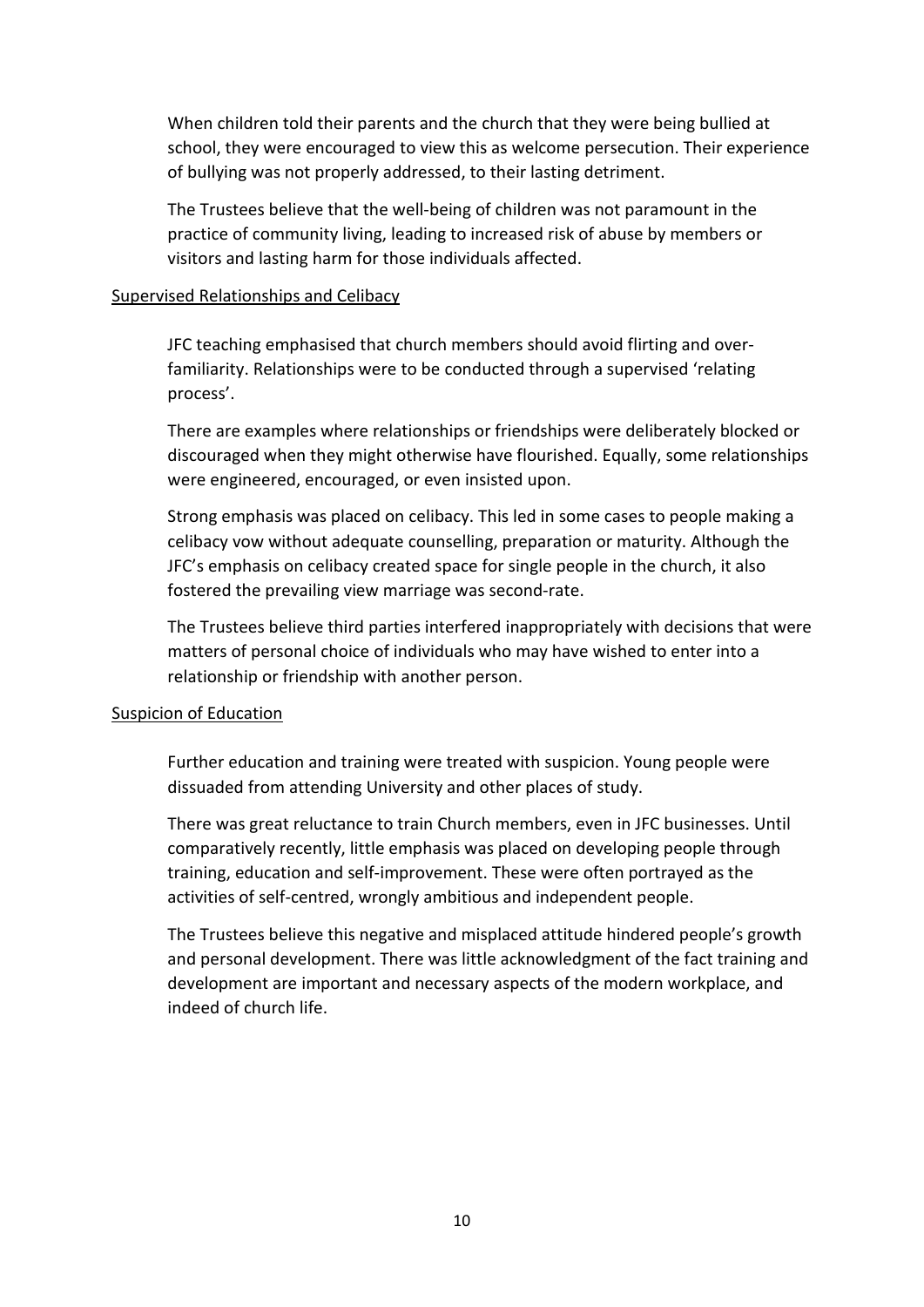## <span id="page-10-0"></span>**Noel Stanton**

It is important to make specific reference to Noel Stanton as founder of the JFC. His character and influence directly shaped it in decisive ways, and he was critical to the growth and culture of the church, including its prevailing systemic failings.<sup>(1)</sup>

As of August 2021, the Jesus Fellowship has received 22 allegations of abuse against Noel Stanton. This includes serious incidents of sexual, physical, financial and emotional abuse.

The Trustees believe it is likely Noel Stanton was at times the instigator of, or was at other times involved in, the abuse of both children and adults.

<span id="page-10-1"></span>(1) This paragraph was edited 16/02/2022 for accuracy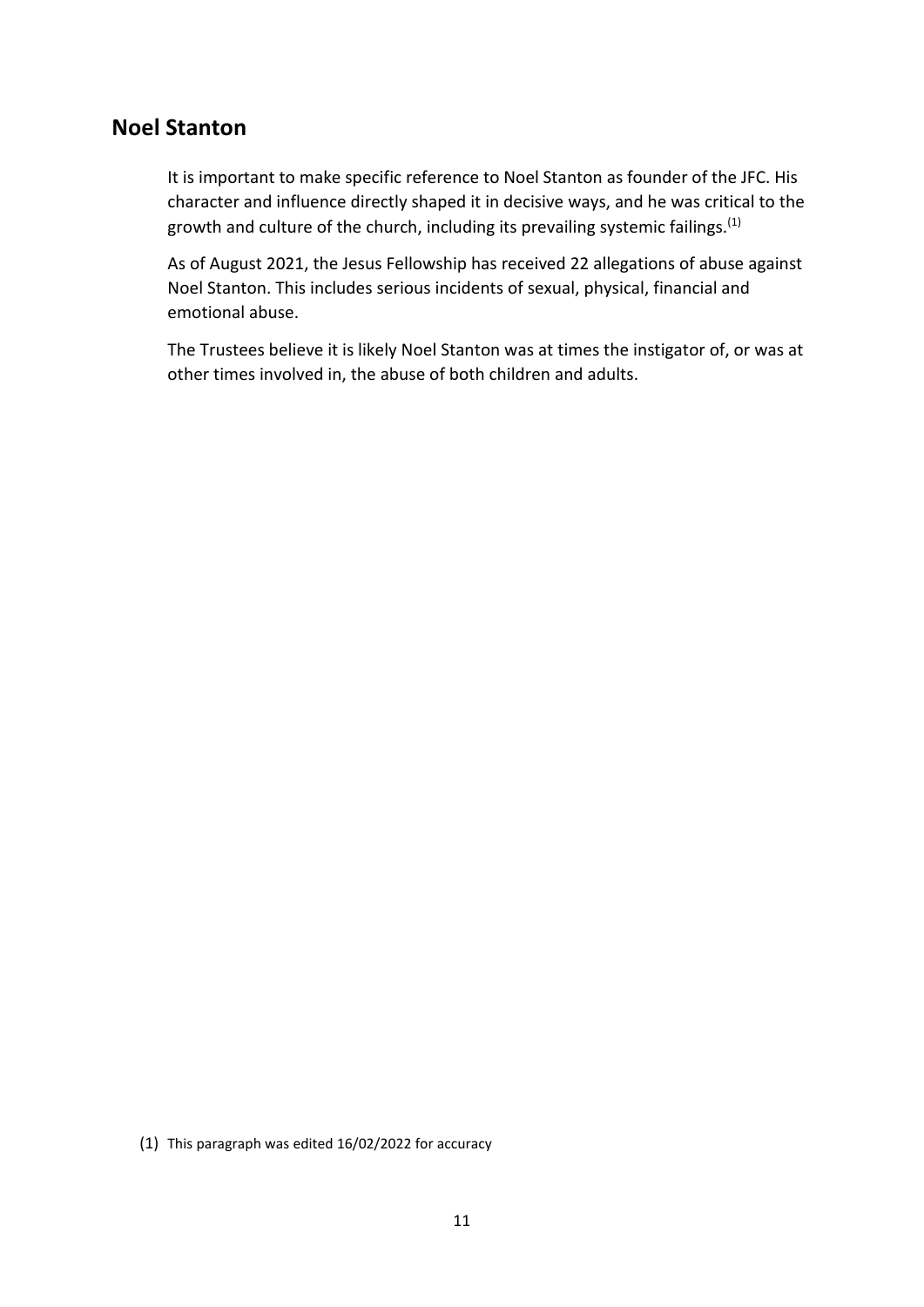## **Jesus Fellowship Redress Scheme**

### <span id="page-11-0"></span>Outline Scope of the Redress Scheme

The Jesus Fellowship Redress Scheme is being set up by the Jesus Fellowship Community Trust (JFCT) to enable fair Redress to be available to those who suffered sexual, physical, emotional abuse or adverse experiences whilst living within its Community.

## **Please note that this outline is a draft which remains subject to ongoing legal and insurance consultation plus feedback from current JFCT members.**

The Scheme is intended to provide comprehensive Redress to Eligible Claimants. Eligible Claimants will be entitled to:

- (i) A written apology acknowledging what has happened to them, providing acceptance of responsibility and an assurance that lessons of the past have been learnt and shared with relevant authorities;
- (ii) For sexual, physical or emotional abuse, an award of compensation for the harm they have suffered, aligned with common law compensation awards;
- (iii) For sexual, physical or emotional abuse, an invitation to meet with a Trustee of the JFCT closing team;
- (iv) A dedicated Support Fund for individual grants towards counselling, training or other support, where the criteria for a Community Adverse Experience is met;
- (v) The return of Capital for previous members of the Jesus Fellowship Community Trust;
- (vi) The Jesus Fellowship Community Trust will also seek to address claims relating to individual employment matters. Due to their nature, these matters will be investigated on a case-by case basis.

<span id="page-11-1"></span>If, after addressing all of the above categories, sufficient funds remain, the Jesus Fellowship Community Trust may seek to extend the Redress Scheme scope to allow for discretionary compensation payments for those who have suffered Community Adverse Experiences.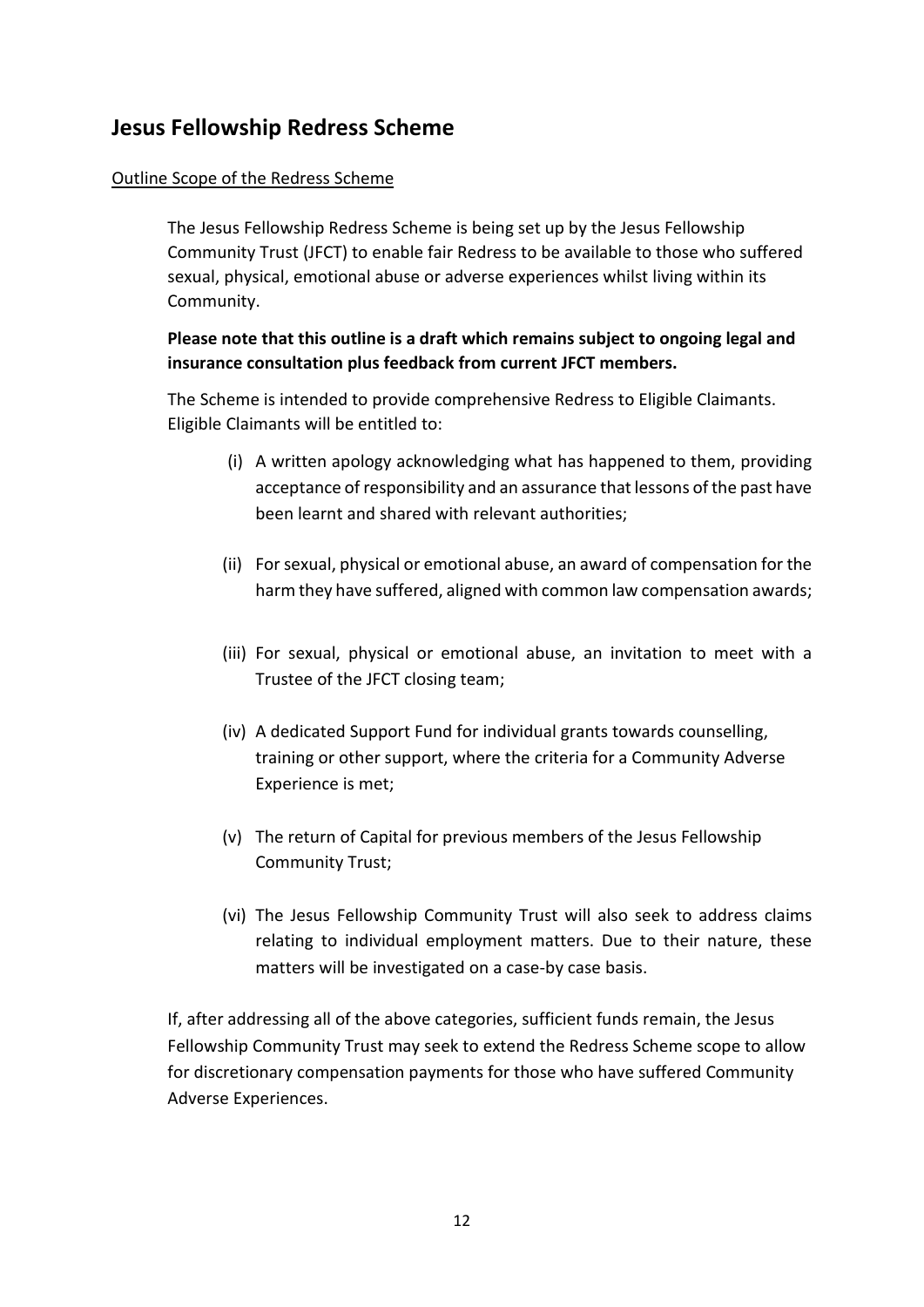### Eligibility for Sexual, Physical or Emotional Abuse

The persons entitled to Redress under the Scheme are as follows;

Any person who can establish they are/were a member or probationary member of the Jesus Fellowship Church and/or Community and/or a child of a Family in the Jesus Fellowship Church and/or Community and;

- (i) There is evidence to show that on the balance of probabilities he/she suffered;
	- (a) emotional abuse; and/or
	- (b) physical abuse; and/or
	- (c) sexual abuse; and/or
	- (d) psychiatric injury

AND

(ii) The abuse was committed, counselled or instructed by a person at that time engaged in the leadership, management, operation or supervision of the Church and/or Community and/or Community Home and/or Community School, whether as a Leader of the Church and/or Community or a person for whom the Trust would be vicariously liable;

OR

(iii) The abuse was committed by an individual invited to stay in a Communal Home by a member of the Church and/or Community in the circumstances where there was inadequate safeguarding measures in place.

### <span id="page-12-0"></span>Eligibility for Community Adverse Experiences

The persons who are entitled to a Support Fund grants plus any future discretionary compensation payments (if Trust funds are available following other categories), are any Eligible Claimant who;

- i) was a child resident in a Jesus Fellowship Community home for 3 months or more and who can establish on a balance of probabilities that they experienced Community Adverse Experience as defined below; or
- ii) was an adult resident in a Jesus Fellowship Community home and who are/were a member or probationary member of the Jesus Fellowship Community Trust, who can establish on a balance of probabilities that they experienced Community Adverse Experience as defined below.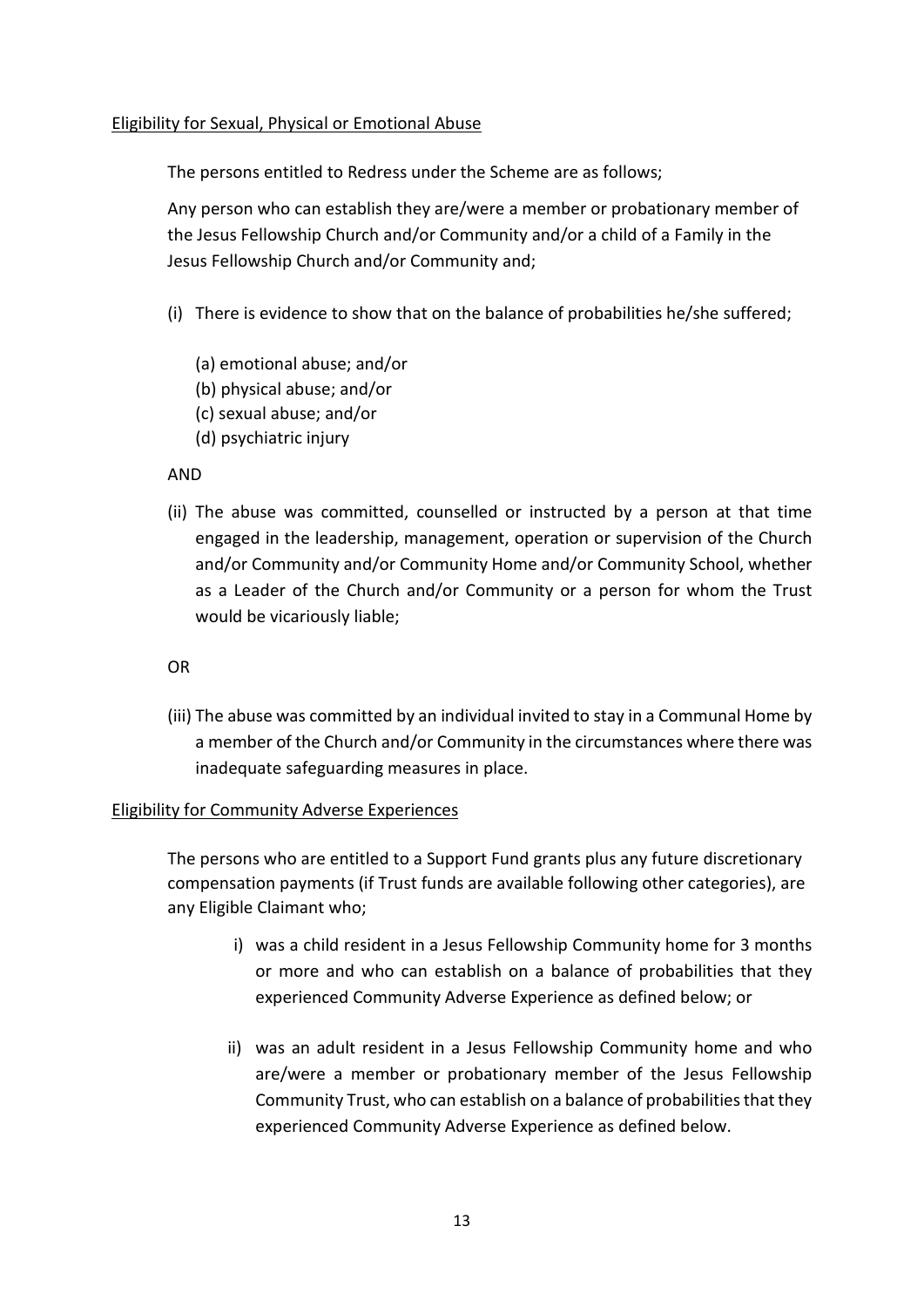### **Children in Community**

For the purposes of this Scheme the following circumstances are considered Community Adverse Experiences for individuals who were children when they arrived in Community;

- i) Witnessing abuse of others (sexual, physical or emotional).
- ii) Removal as a child from parenting or domestic family unit.
- iii) Lack of safeguarding, opportunity to access medical care, protection from harm that had been reported to an adult.
- iv) Unhealthy religious practice in childhood; exorcisms and/or extreme schedule of worship which caused harm.
- v) Being denied educational engagement or educational activities owing to influence or direction of Jesus Fellowship Leaders or persons for whom the Trust are vicariously liable.
- vi) Being denied social interaction (outside of Community & preventing male/female friendships in & outside Community) owing to influence or direction of Jesus Fellowship Leaders or persons for whom the Trust are vicariously liable.
- vii) Child Labour in circumstances where there was alleged neglect or harm was caused.
- viii) Having toys, games, childhood comforts removed.

### **Adults in Community**

For the purpose of this Scheme the following circumstances are considered Community Adverse Experiences for individuals who were adults when they arrived in Community;

- i) Harmful treatment of Women as subordinates and/or Women suffering detriment and harm through being placed in positions of servitude.
- ii) Being forced to leave a positive/stay in an abusive relationship.
- iii) Prevention of access to outside world (doctors, police, social services).
- iv) Failure of individuals in position of leadership to act positively to reports of abuse or harm.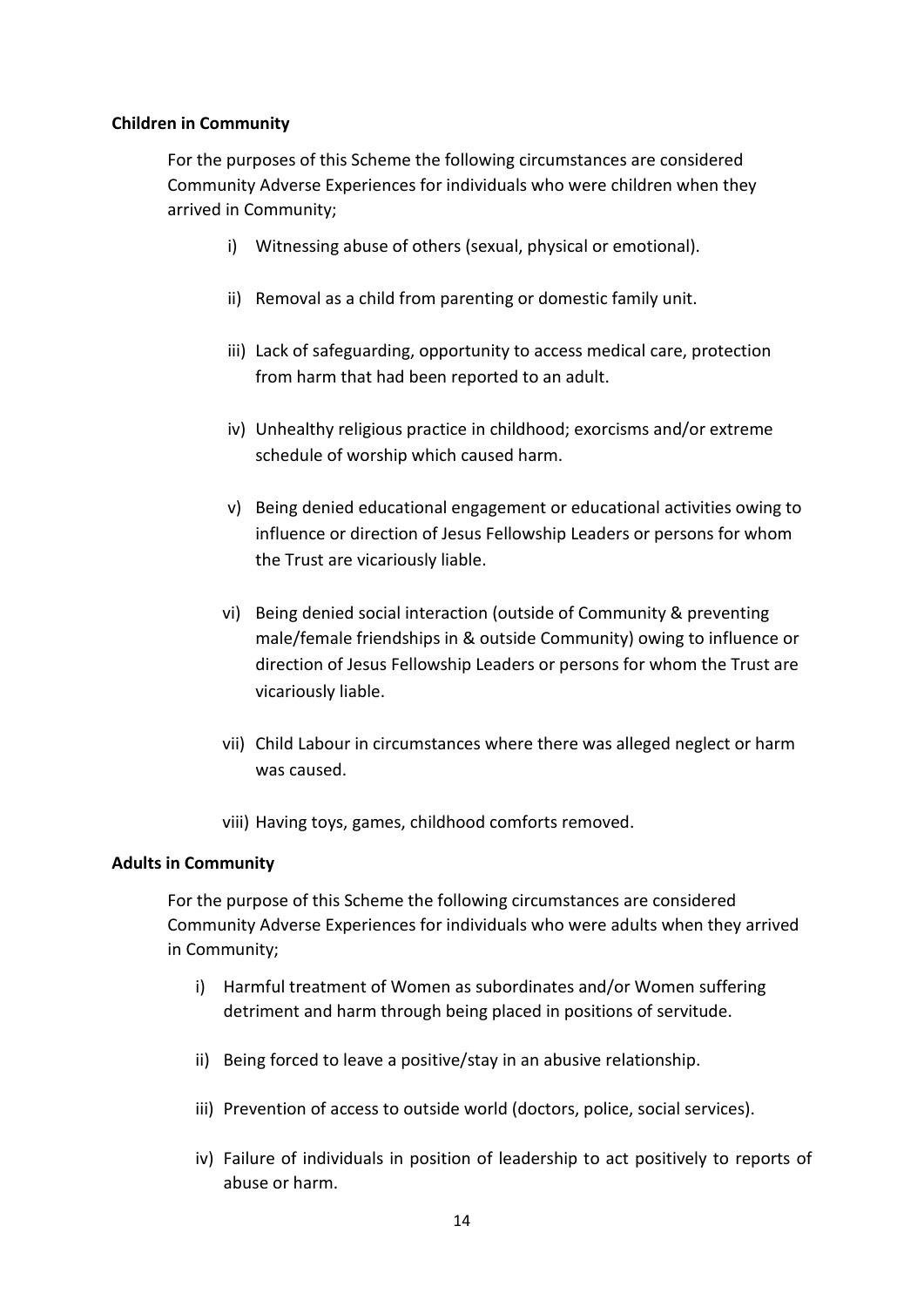## <span id="page-14-0"></span>**Jesus Fellowship Redress Scheme: Next Steps**

The Jesus Fellowship Redress Scheme is subject to ongoing legal and insurance consultation ahead of its launch.

The Trustees are also legally required to act in the interest of JFCT members, including financially, and JFCT members' views on any discretionary elements will be taken into account. The Trustees will also be seeking those views ahead of the scheme launch.

Any changes in light of both approval and member feedback will be communicated in due course.

The Trust aims to finalise the draft scope and launch the Jesus Fellowship Redress Scheme, as soon as possible, in 2022.

Further details of the Jesus Fellowship Redress Scheme, including the application process and legal costs to be covered by the Trust, will be provided at the time of launch. In the meantime, the Trust will continue to provide updates for interested parties at [www.jesus.org.uk](http://www.jesus.org.uk/)

You can register your interest in the Jesus Fellowship Redress Scheme, and to receive email updates, here:<https://jesus.org.uk/redress-scheme/>

## <span id="page-14-1"></span>**Further Closure Phases**

The Redress Scheme is being delivered as part of Phase 2 of the JFCT closure. Please see here for the closure phases and timeline: [www.jesus.org.uk/timeline](http://www.jesus.org.uk/timeline)

Following Phase 2, including the delivery of the Redress Scheme, Phases 3 and 4 will consider requests for:

- Payment of historic 'Relief of Need'
- Under-21 contribution refunds
- Additional payments for widows / widowers
- Inclusion of former Trust members in the apportionment of any residual Trust funds

These requests do not form part of the Redress Scheme and are subject to the discretion of the Trust and its current membership. The Jesus Fellowship Community Trust aims to ensure provision of funds are available, following the Redress Scheme, for these decisions to be considered.

Those who are interested in the above items are currently asked to register here: [www.jesus.org.uk/timeline/register](http://www.jesus.org.uk/timeline/register)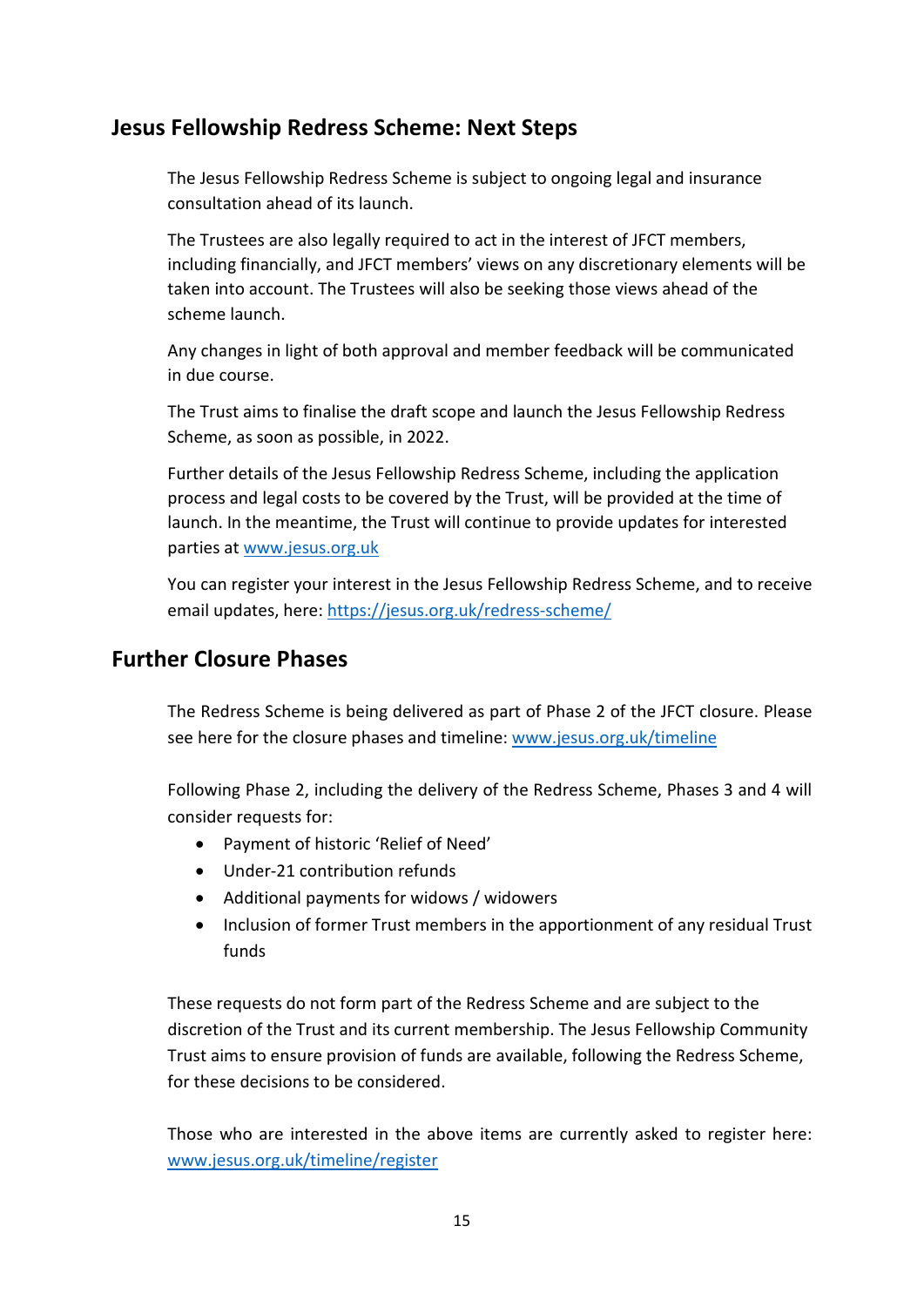# <span id="page-15-0"></span>**APPENDIX**

The following tables set out the number of known incidents and when they occurred, together with details of police prosecutions and action.

As of August 2021, the total number of known disclosures stood at 291 allegations of harm and abuse. Of these, 181 incidents relate to Sexual, Physical or Emotional abuse.

In addition to the known allegations of harm and abuse, the Trustees are aware of at least a further 265 individuals who have registered for Redress and have not yet made a disclosure.

| Years | <b>Total Number of Incidents (where known)</b> | % of Incidents |
|-------|------------------------------------------------|----------------|
| 1970s | 14                                             | 8%             |
| 1980s | 49                                             | 27%            |
| 1990s | 59                                             | 33%            |
| 2000s | 28                                             | 15%            |
| 2010s | 31                                             | 17%            |



Within the total number of allegations, there are one hundred and thirty eight (138) allegations of Sexual Abuse.

**Sexual Abuse Definition:** Any act that involves forcing or enticing a child to take part in sexual activity for the sexual gratification of another person. Non-consensual sexual activity between adults.

| <b>Years</b> (where known) | <b>Number of Sexual Abuse Incidents</b> | % of Incidents |
|----------------------------|-----------------------------------------|----------------|
| 1970s                      |                                         | 7%             |
| 1980s                      | 30                                      | 29%            |
| 1990s                      | 41                                      | 40%            |
| 2000s                      | 16                                      | 16%            |
| 2010s                      | 9                                       | 9%             |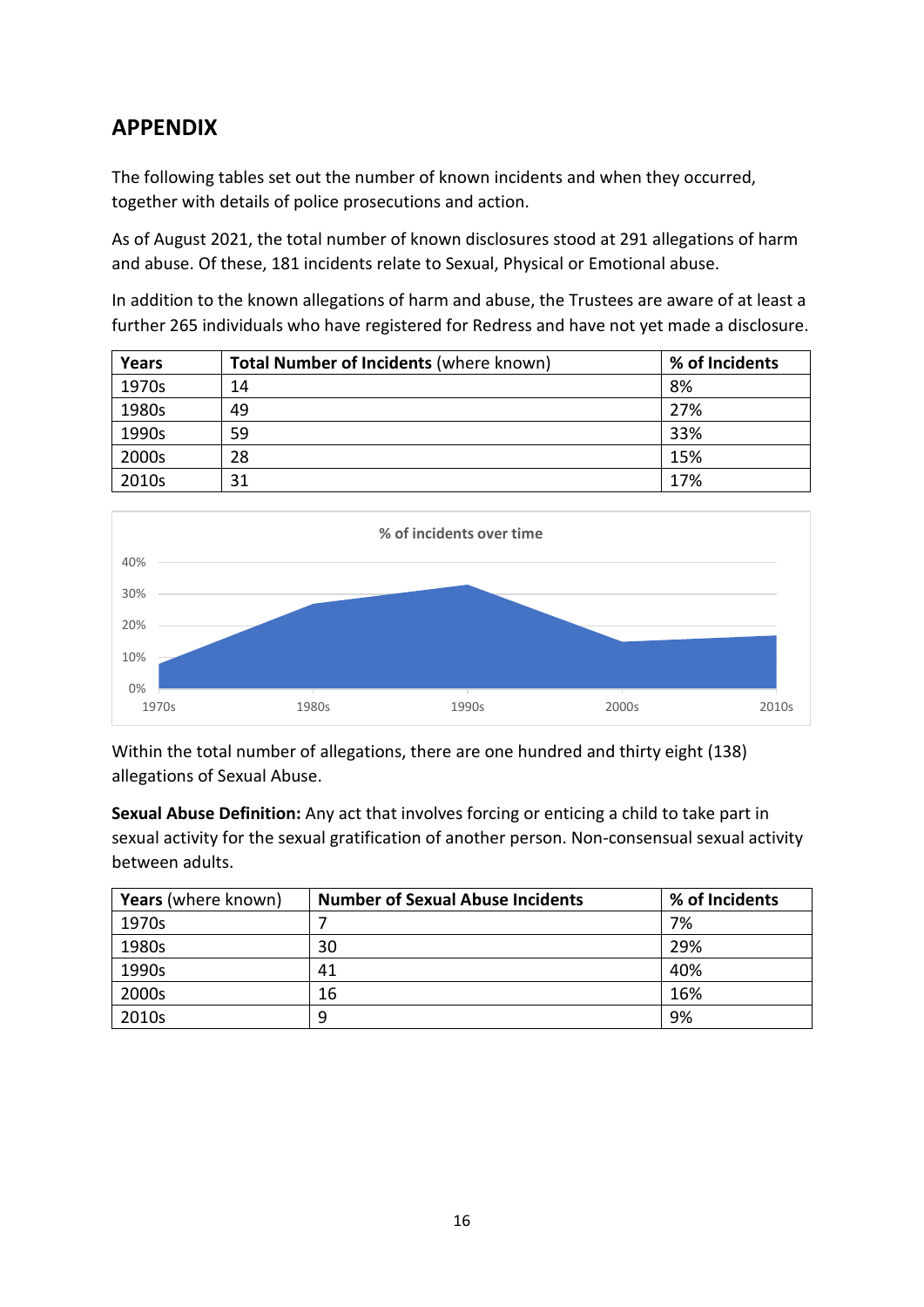| Years | Number of Physical Abuse Incidents (where known) | % of Incidents |
|-------|--------------------------------------------------|----------------|
| 1970s |                                                  | 14%            |
| 1980s | 17                                               | 34%            |
| 1990s | 16                                               | 32%            |
| 2000s | b                                                | 12%            |
| 2010s | 4                                                | 8%             |

Within the total number of allegations, there are fifty-nine (59) allegations of Physical Abuse. **Physical Abuse Definition:** Any act which caused physical harm to a child or adult.

Within the total number of allegations, there are thirty-seven (37) allegations of Emotional Abuse. **Emotional Abuse Definition:** Abusive conduct resulting in psychiatric damage.

| Years | <b>Number of Emotional Abuse Incidents (where known)</b> | % of Incidents |
|-------|----------------------------------------------------------|----------------|
| 1970s |                                                          | 0%             |
| 1980s |                                                          | 7%             |
| 1990s |                                                          | 7%             |
| 2000s | 6                                                        | 21%            |
| 2010s | 18                                                       | 64%            |

## **Criminal Proceedings**

The Trustees are aware of at least 11 criminal matters that have resulted in convictions dating back to the 1990s.

During Operation Lifeboat, 11 suspects were arrested and seven suspects were interviewed without arrest. There were six convictions and one person was charged without conviction. The final number of referrals into Operation Lifeboat was 214.

The allegations received by Northamptonshire Police included:

- an alleged perpetrator put their hands down a child's trousers during a bike ride;
- a child was touched sexually while sitting on an alleged perpetrator's lap;
- a child was abused by a strange man while a religious gathering was held in the home;
- an alleged perpetrator put his hand up the skirt of a child;
- a child was anally raped; and
- a child was orally raped by an adult male.

### **IICSA Report**

The Independent Inquiry into Child Sexual Abuse (IICSA) was set up in the wake of some serious high profile instances of non-recent child sexual abuse. Through investigations and public hearings it has examined what went wrong across a wide range of institutions including religious organisations.